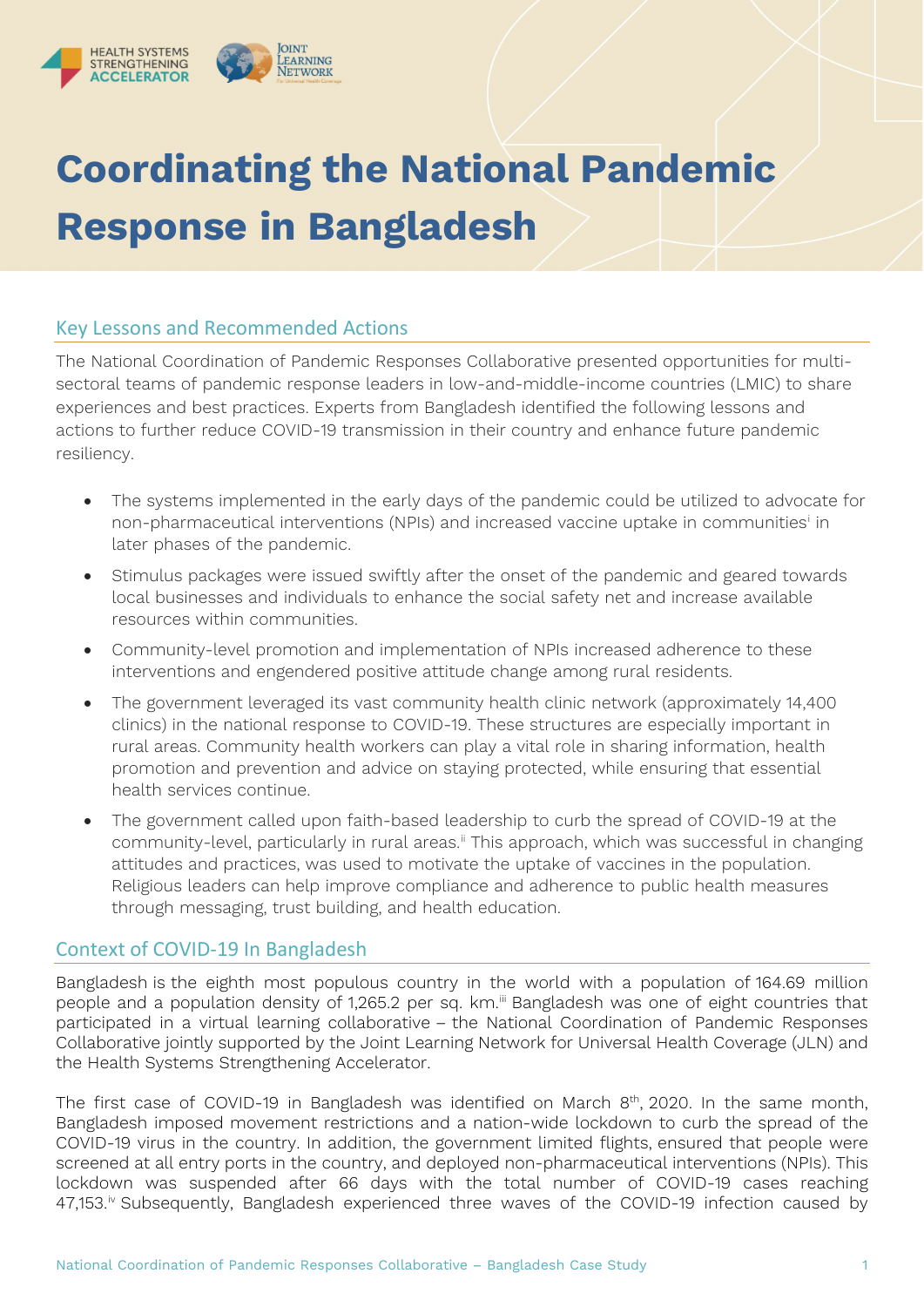different variants of the COVID-19 virus. As of December 2021, there had been a total of 1, 576, 011 confirmed cases of COVID-19 with 27, 980 deaths due to COVID-19 in the country.<sup>[v](#page-4-4)</sup> Like many other countries, Bangladesh has experienced challenges with curbing the spread of COVID-19.<sup>vi</sup>,'<sup>ii</sup>

In addition to deploying NPIs, the government began administering vaccines in February 2021. One key challenge was vaccine hesitancy due to a plethora of reasons that include safety and efficacy concerns.5 As of December 2021, the Bangladesh government had administered 93,736,813 doses of COVID-19 vaccines which roughly corresponds to about 28.8% of the eligible population.<sup>[viii](#page-4-7)</sup>



*Figure 1: Number of daily new cases and deaths from COVID-10 in Bangladesh between March 2020 and December 2021 with annotations to show vaccine updates*



*Figure 2: Share of the population fully vaccinated against COVID-19 in Bangladesh since April 2021*

## Insights from the national response to COVID-19 in Bangladesh

#### **Coordination of the response**

In March 2020, Bangladesh established a National Coordination Committee for the response to COVID-19. This council is headed by the Minister of Health and Family Welfare with support from the Secretary of the Health Services Division of the Ministry. The Committee's 42 members represent ministries, the Prime Minister's office, and development partners.

Coordination committees were formed at the divisional, district, city, and sub-district levels to improve coordination across all tiers of healthcare leadership. The sub-national level coordination committees' role mirrored that of the National Coordination Committee.

The Bangladeshi government formed a COVID-19 vaccine preparedness and deployment core committee in October 2020.

## **KEY LESSONS**

- Bangladesh is notable for swiftly approving more than 20 fiscal policy changes to help citizens balance the economic pressures of the pandemic. The policies resulted in strong macroeconomic resilience: Bangladesh was one of the strongest economies in the world in 2020 and 2021.xii
- Bangladesh accelerated the use of digital financial services and increase financial inclusion during the pandemic which helped low-income citizens especially. These changes made advancements towards the goals of the government's Digital Bangldesh plan and the UN's sustainable development goals. xii

#### **Effective Leadership Through Crisis**

Bangladesh leveraged its innovative Community Clinic initiative to implement NPIs and curb the spread of COVID-19. These included the wearing of face masks, use of hand sanitizers and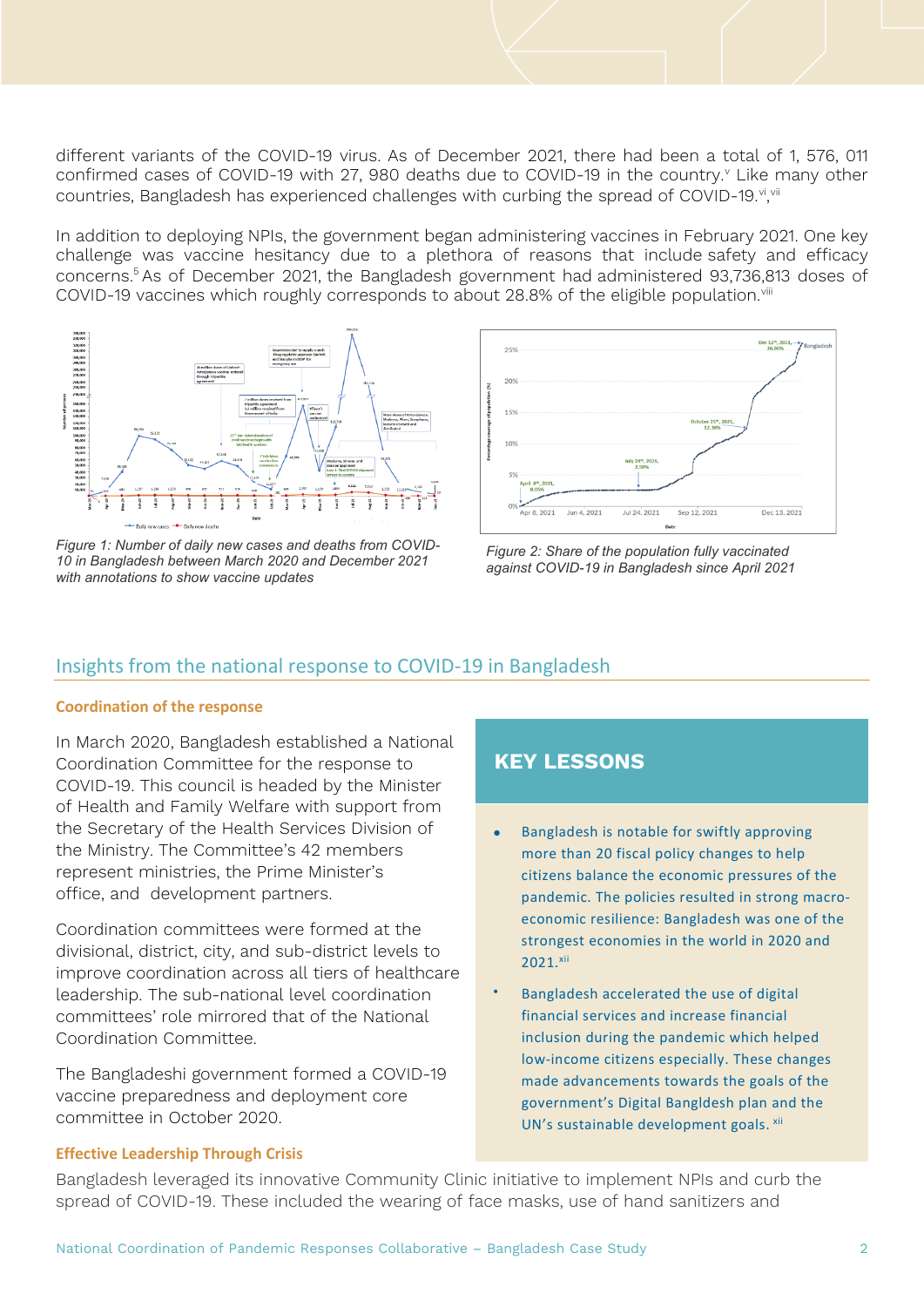adherence to social distancing measures in rural populations. These interventions helped local communities understand the significance of public health measures and helped engender significant changes in attitudes. In addition, national leaders have led interventions to improve the uptake of the COVID-19 vaccine.

#### **Financial Buffers for Households**

In Bangladesh, the government responded to the economic and social crisis by approving more than 20 stimulus packages to increase public expenditure, widen the social safety net, and increase monetary supply in a year. The stimulus packages included loans and cash payments as well as free healthcare, food, medicine, and books for students for the most vulnerable people. The government prioritized support to small business owners, banks, low-income families, informal sector workers, healthcare personnel, and workers in the manufacturing sector. The government also subsidized businesses and encouraged collaboration between sectors to ma[x](#page-4-9)imize available resources.

## Addressing challenges in the national response to COVID-19

In July 2021, the Collaborative's multisectoral team from Bangladesh conducted a self-assessment of its country's response to COVID. The team raised several challenges and formulated the following goal to improve the response: Increase citizen compliance to public health recommendations stated in the Bangladesh Preparedness and Response Plan for COVID-19 guidelines.

Over time, the team modified their problem statement to capture more recent priorities and challenges as the pandemic evolved. In October 2021, the team set a goal to *increase the supply of vaccines to meet the country's population needs.* The government began administering vaccines in February 2021 and about 28.8% of the eligible population is vaccinated.<sup>[xi](#page-4-10)</sup> The government is partnering with other countries to procure enough

"The COVID-19 has brought to the fore the inadequacy of the global response to tackle emergencies. It has also put a spotlight on the critical need for global solidarity and collaboration to effective Covid-19 response."

Sheikh Hasina, Prime Minister of Bangladesh

vaccines to meet population needs. In addition, Bangladesh is using NPIs to curb the spread of COVID-19 and seeks to engage with and learn from other countries on how to effectively use NPIs to reduce the spread of COVID.

To support these efforts, the Bangladesh team of the Collaborative highlighted the following learning questions for problem solving and experience sharing with peers:

- How are other countries utilizing non-pharmaceutical measures to mitigate the spread of the pandemic?
- What other innovative approaches are countries deploying to curb the spread of COVID-19?
- How are other countries building local technical capacity for data management to support the COVID-19 response?
- How are other countries improving multi-sector coordination for COVID-19 vaccine management?

The technical facilitation team of the Collaborative engaged pandemic response experts from various sectors and countries to address these questions. Technical facilitators gathered and disseminated relevant resources in a newsletter and facilitated virtual events.

More insights on the response to COVID-19 in LMIC, including lessons learned from Bangladesh's response, were synthesized in the Collaborative's final report: "National Coordination of Multi-

National Coordination of Pandemic Responses Collaborative – Bangladesh Case Study 3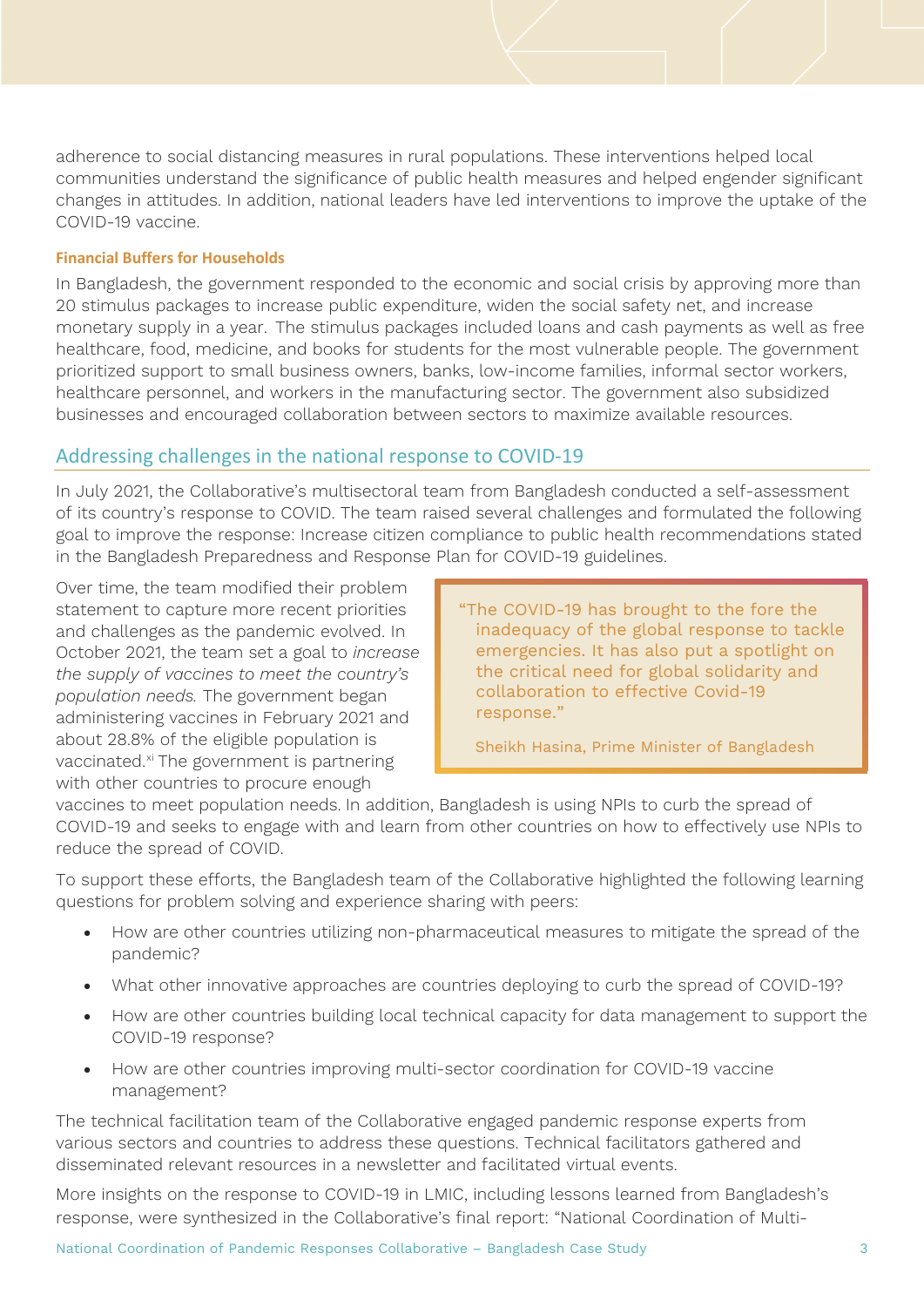sectoral and Multi-level Pandemic Response Collaborative: A Synthesis of Shared Learning."

### **Conclusion**

Bangladesh adopted best global practices in response to the COVID-19 pandemic including strong political will, good leadership, effective multi-sector coordination, good community engagement, and establishment of financial support systems. The government of Bangladesh established its multisectoral national coordination committee with sister committees across all divisions, districts, and sub-district levels to ensure coordination, synergy and reduce fragmentation and a duplicity of efforts in a bid to manage all COVID-19 interventions. Bangladesh also leveraged existing religious and vast community health leadership structures to sensitize the public, particularly rural populations on NPIs and best practices. In addition, the Bangladesh government provided timely financial buffers to cushion the financial and economic effects of the pandemic for vulnerable populations.

#### **Acknowledgements & About the Collaborative**

The National Coordination of Pandemic Responses Collaborative is an initiative of the Joint Learning Network for Universal Health Coverage (JLN) and the Health Systems Strengthening Accelerator project to foster experience sharing and collaborative learning around the challenges and successes with managing central coordination of a national response to the COVID-19 pandemic. In the first phase of activities, between December 2020 and April 2021, the Collaborative facilitated cross-country exchanges on what has worked and not worked as well with multisectoral teams from Bahrain, Bangladesh, Ethiopia, Kenya, Indonesia, Mongolia, Nigeria, and Senegal. In the second phase, between July 2021 and January 2022, participating countries (Bangladesh, Ethiopia, and Kenya) applied learning from the first phase and drew on support from the Collaborative's Community of Learners to address specific challenges in their national response to COVID-19.

The technical facilitation team of the Collaborative acknowledges contributions from Bangladesh's multisectoral team, Ms. Fatema Zohara, Dr. Subrata Paul, Dr. Md. Samiul Huda, Dr. Syed Abdul Hamid, and Dr. Atia Hossain and members of the Community of Learners including the Exemplars in Global Health (EGH) program in drafting this case study.